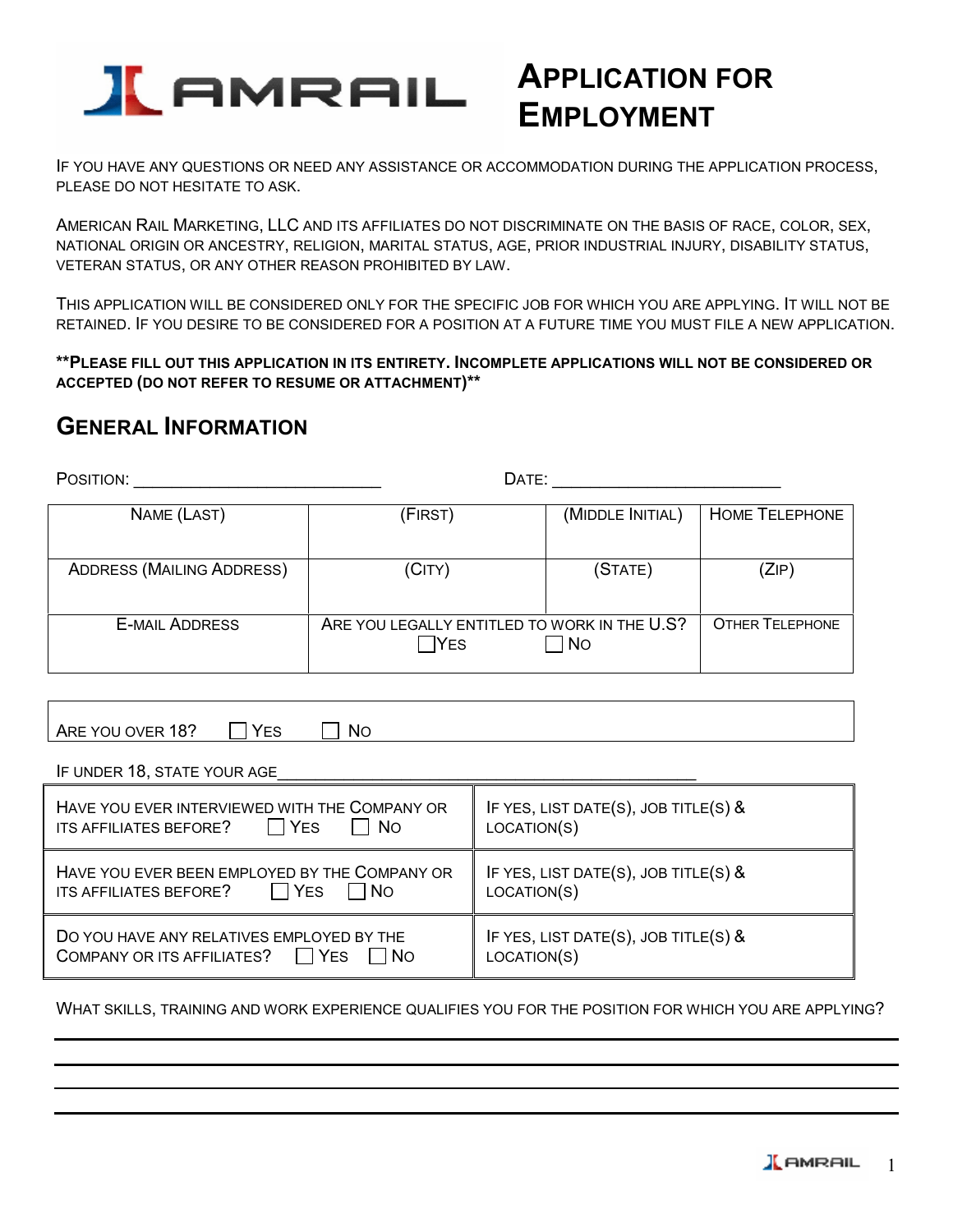### **SECURITY**

NOTES TO THE APPLICANT:

- EXISTENCE OF A CRIMINAL RECORD OR SEX OFFENDER REGISTRATION DOES NOT NECESSARILY DISQUALIFY YOU FROM CONSIDERATION OF EMPLOYMENT.
- APPLICANT IS NOT OBLIGATED TO DISCLOSE ANY REFERENCE TO A PRE OR POST TRIAL DIVERSION PROGRAM OR ANY CONVICTION WHICH HAS BEEN SEALED, EXPUNGED OR ERASED BY THE COURT.
- IT IS OUR POLICY TO PERFORM CRIMINAL INVESTIGATION CHECKS ON ALL PERSONS PRIOR TO BEGINNING WORK. IN ADDITION, AFTER EMPLOYMENT BEGINS, THE COMPANY RESERVES THE RIGHT TO PERIODICALLY PERFORM CRIMINAL INVESTIGATION CHECKS. UPON WRITTEN REQUEST, YOU WILL BE TOLD IF SUCH A REPORT WAS REQUESTED AND THE NAME AND ADDRESS OF THE REPORTING AGENCY USED.

|                               |  |  | HAVE YOU EVER BEEN CONVICTED, PLED GUILTY OR PLED 'NO CONTEST' TO A FELONY OR MISDEMEANOR CRIMINAL |  |
|-------------------------------|--|--|----------------------------------------------------------------------------------------------------|--|
| OFFENSE? $\Box$ YES $\Box$ NO |  |  |                                                                                                    |  |

IF YES, EXPLAIN EACH CONVICTION TO INCLUDE THE OFFENSE, CLASSIFICATION, JURISDICTION, DATE OF OFFENSE AND SENTENCE IMPOSED.

| ARE YOU CURRENTLY ON PROBATION OR PAROLE?<br>I IYES<br><b>No</b>                     |  |  |  |
|--------------------------------------------------------------------------------------|--|--|--|
| IF YES, PROVIDE NAME OF PROBATION/PAROLE OFFICER.                                    |  |  |  |
| <b>PROBATION/PAROLE OFFICER PHONE NUMBER</b>                                         |  |  |  |
|                                                                                      |  |  |  |
| ARE YOU CURRENTLY A REGISTERED SEX OFFENDER?<br>$\overline{\phantom{a}}$ No<br>l Yes |  |  |  |
| IF YES, PROVIDE STATE OF REGISTRATION                                                |  |  |  |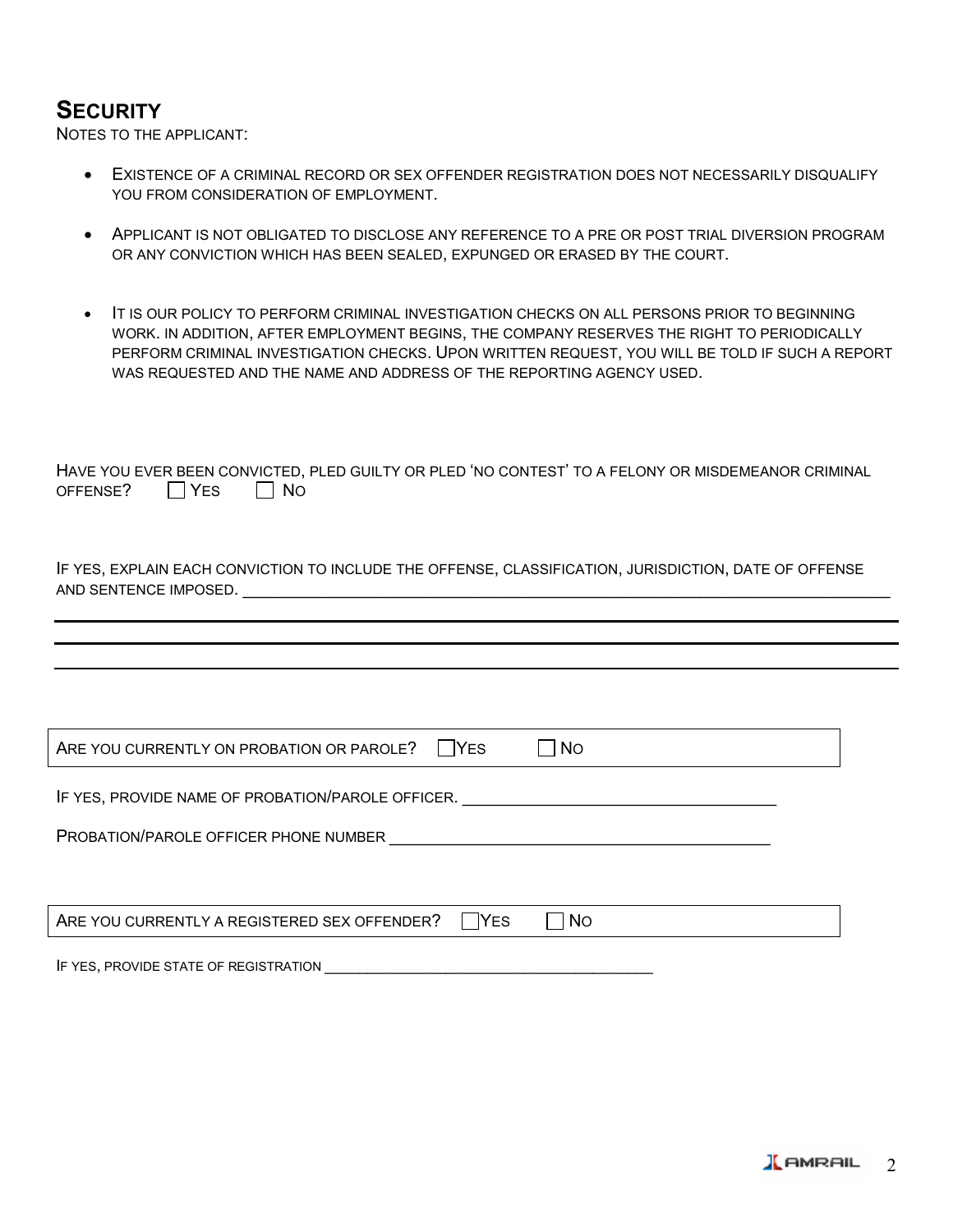### **EDUCATION**

CIRCLE HIGHEST GRADE COMPLETED:

HIGH SCHOOL: 9 10 11 12

COLLEGE, TRADE OR BUSINESS: 1 2 3 4

GRADUATE STUDIES:

| <b>SCHOOL</b>                                      | <b>ADDRESS</b> | <b>MAJOR STUDIES</b> | DEGREE, DIPLOMA, LICENSE<br>OR CERTIFICATE |
|----------------------------------------------------|----------------|----------------------|--------------------------------------------|
| <b>HIGH SCHOOL</b>                                 |                |                      |                                            |
| <b>COLLEGE/UNIVERSITY</b>                          |                |                      |                                            |
| VOCATIONAL,<br><b>BUSINESS, OTHER</b>              |                |                      |                                            |
| <b>LIST ANY PROFESSIONAL DESIGNATIONS:</b>         |                |                      |                                            |
| OTHER SPECIAL KNOWLEDGE, SKILLS OR QUALIFICATIONS: |                |                      |                                            |

## **VETERAN INFORMATION (MOST RECENT)**

| <b>BRANCH OF SERVICE</b> | <b>DATE OF ENTRY</b> | DATE OF DISCHARGE |
|--------------------------|----------------------|-------------------|
|                          |                      |                   |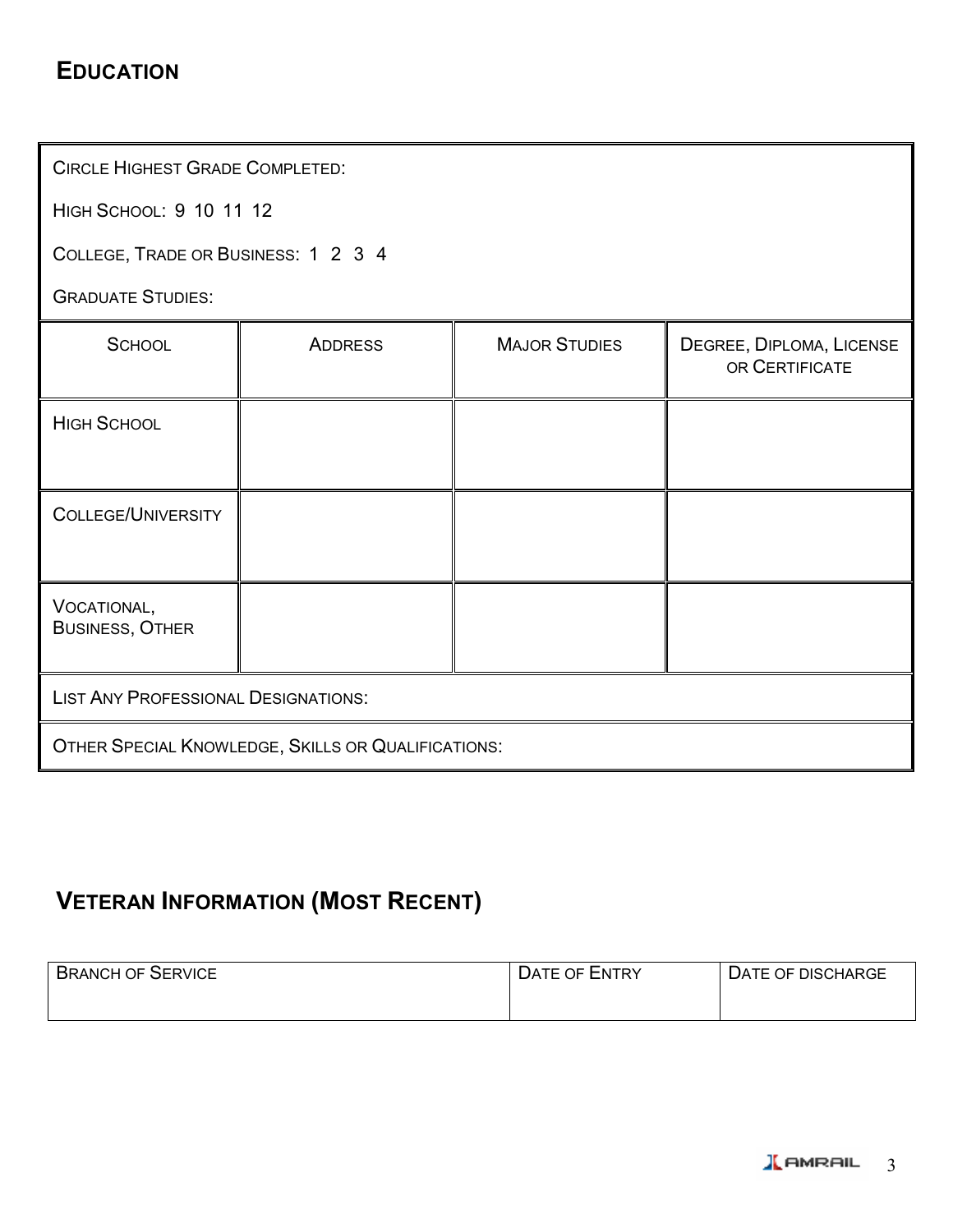### **WORK EXPERIENCE**

LIST ALL EMPLOYMENTS FOR THE PAST 10 YEARS, STARTING WITH THE MOST RECENT POSITION. ALL INFORMATION **MUST** BE COMPLETED. YOU MAY ATTACH A RESUME, BUT NOT IN PLACE OF COMPLETING THE REQUIRED INFORMATION.

| <b>EMPLOYER</b>                      | EMPLOYED FROM (MM/YYYY) |                              | EMPLOYED TO (MM/YYYY)                                    |  |
|--------------------------------------|-------------------------|------------------------------|----------------------------------------------------------|--|
| <b>ADDRESS (MAILING ADDRESS)</b>     | CITY, STATE, ZIP        |                              | <b>TELEPHONE NUMBER</b>                                  |  |
| <b>STARTING TITLE</b>                | <b>ENDING TITLE</b>     |                              | SUPERVISOR'S NAME                                        |  |
| <b>STARTING SALARY</b>               | <b>ENDING SALARY</b>    |                              | MAY WE CONTACT THIS EMPLOYER?<br><b>YES</b><br><b>No</b> |  |
| SPECIFIC DUTIES AND RESPONSIBILITIES |                         |                              |                                                          |  |
| <b>REASON FOR LEAVING</b>            |                         |                              |                                                          |  |
| <b>NAME WHILE EMPLOYED</b>           |                         | <b>HOURS WORKED PER WEEK</b> |                                                          |  |

| <b>EMPLOYER</b>                      | EMPLOYED FROM (MM/YYYY) |                              | EMPLOYED TO (MM/YYYY)                                    |  |
|--------------------------------------|-------------------------|------------------------------|----------------------------------------------------------|--|
| <b>ADDRESS (MAILING ADDRESS)</b>     | CITY, STATE, ZIP        |                              | <b>TELEPHONE NUMBER</b>                                  |  |
| <b>STARTING TITLE</b>                | <b>ENDING TITLE</b>     |                              | <b>SUPERVISOR'S NAME</b>                                 |  |
| <b>STARTING SALARY</b>               | <b>ENDING SALARY</b>    |                              | MAY WE CONTACT THIS EMPLOYER?<br><b>YES</b><br><b>No</b> |  |
| SPECIFIC DUTIES AND RESPONSIBILITIES |                         |                              |                                                          |  |
| <b>REASON FOR LEAVING</b>            |                         |                              |                                                          |  |
| <b>NAME WHILE EMPLOYED</b>           |                         | <b>HOURS WORKED PER WEEK</b> |                                                          |  |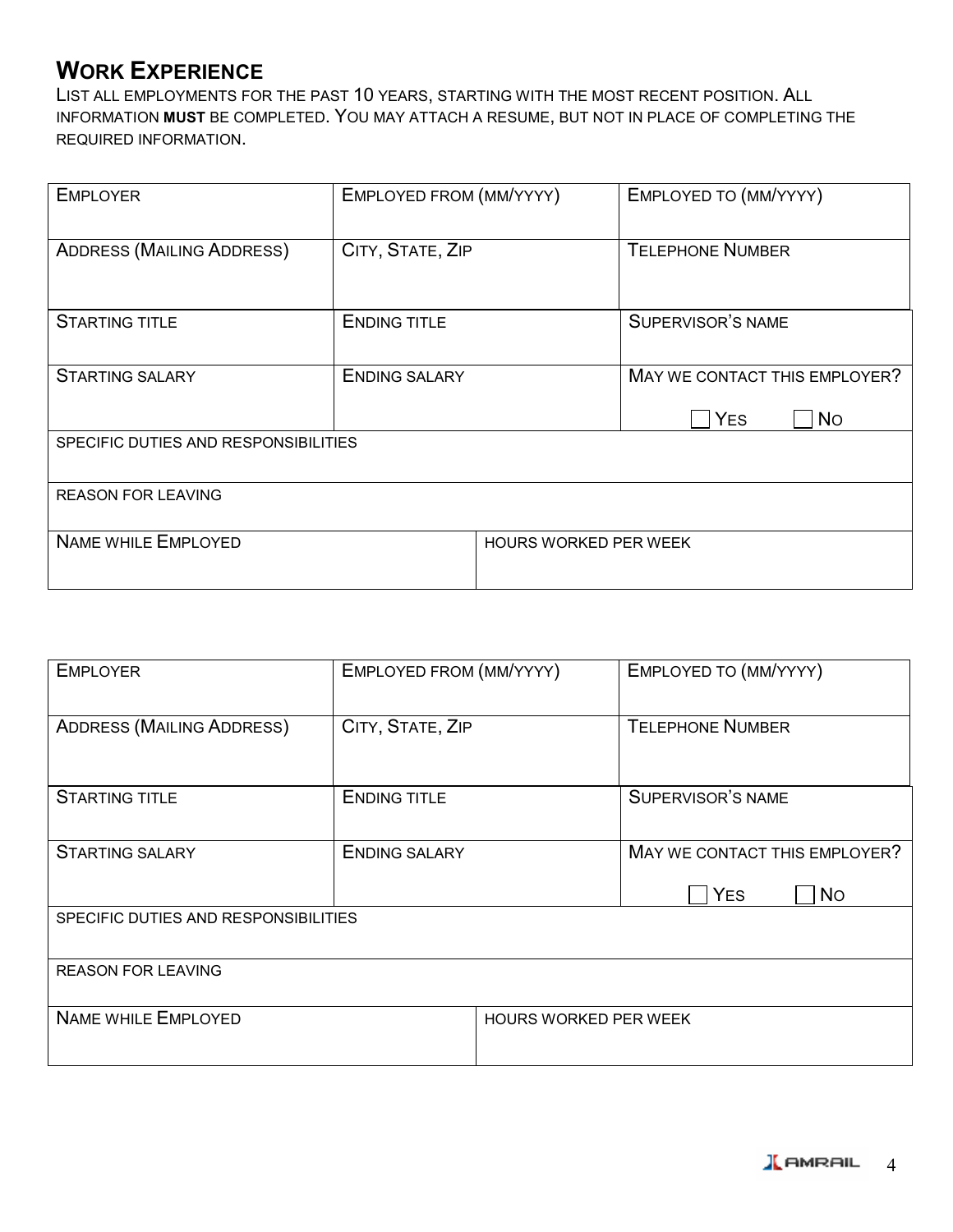| <b>EMPLOYER</b>                      | EMPLOYED FROM (MM/YYYY) |                              | EMPLOYED TO (MM/YYYY)                                    |  |
|--------------------------------------|-------------------------|------------------------------|----------------------------------------------------------|--|
| <b>ADDRESS (MAILING ADDRESS)</b>     | CITY, STATE, ZIP        |                              | <b>TELEPHONE NUMBER</b>                                  |  |
| <b>STARTING TITLE</b>                | <b>ENDING TITLE</b>     |                              | <b>SUPERVISOR'S NAME</b>                                 |  |
| <b>STARTING SALARY</b>               | <b>ENDING SALARY</b>    |                              | MAY WE CONTACT THIS EMPLOYER?<br><b>YES</b><br><b>No</b> |  |
| SPECIFIC DUTIES AND RESPONSIBILITIES |                         |                              |                                                          |  |
| <b>REASON FOR LEAVING</b>            |                         |                              |                                                          |  |
| <b>NAME WHILE EMPLOYED</b>           |                         | <b>HOURS WORKED PER WEEK</b> |                                                          |  |

| <b>EMPLOYER</b>                      | EMPLOYED FROM (MM/YYYY) |                              | EMPLOYED TO (MM/YYYY)                       |           |
|--------------------------------------|-------------------------|------------------------------|---------------------------------------------|-----------|
| <b>ADDRESS (MAILING ADDRESS)</b>     | CITY, STATE, ZIP        |                              | <b>TELEPHONE NUMBER</b>                     |           |
| <b>STARTING TITLE</b>                | <b>ENDING TITLE</b>     |                              | <b>SUPERVISOR'S NAME</b>                    |           |
| <b>STARTING SALARY</b>               | <b>ENDING SALARY</b>    |                              | MAY WE CONTACT THIS EMPLOYER?<br><b>YES</b> | <b>No</b> |
| SPECIFIC DUTIES AND RESPONSIBILITIES |                         |                              |                                             |           |
| <b>REASON FOR LEAVING</b>            |                         |                              |                                             |           |
| <b>NAME WHILE EMPLOYED</b>           |                         | <b>HOURS WORKED PER WEEK</b> |                                             |           |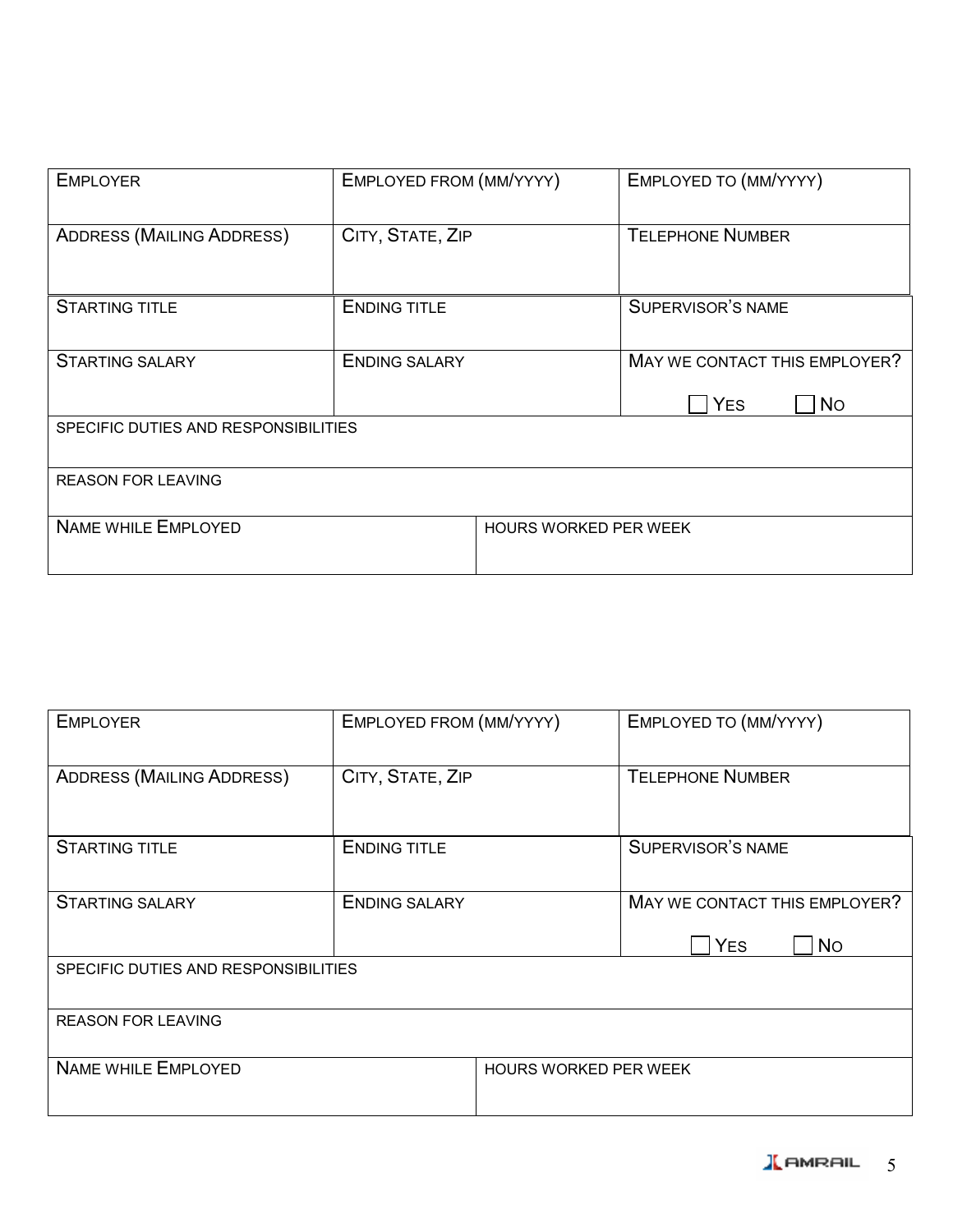### **ADDITIONAL INFORMATION**

|                                       |                                                      | <b>HOURS AVAILABLE TO WORK</b>                |                                |
|---------------------------------------|------------------------------------------------------|-----------------------------------------------|--------------------------------|
|                                       |                                                      |                                               |                                |
|                                       |                                                      |                                               |                                |
| <b>SUNDAY</b>                         | $\overline{\phantom{a}}$ TO $\overline{\phantom{a}}$ | CAN YOU WORK FULL TIME?                       | $\Box$ No<br>$\Box$ YES        |
| <b>MONDAY</b>                         | <b>TO</b>                                            | CAN YOU WORK PART TIME?                       | $\Box$ No<br>$\Box$ YES        |
| <b>TUESDAY</b>                        | $\overline{\phantom{a}}$ TO $\overline{\phantom{a}}$ | CAN YOU WORK OVERTIME?                        | $\neg$ No<br>$\vert \vert$ YES |
| WEDNESDAY                             | <b>TO</b>                                            |                                               |                                |
| <b>THURSDAY</b>                       | <b>TO</b>                                            | ON WHAT DATE WOULD YOU BE AVAILABLE FOR WORK? |                                |
| FRIDAY                                | <b>TO</b>                                            |                                               |                                |
| <b>SATURDAY</b>                       | <b>TO</b>                                            | SALARY REQUIREMENTS: \$                       | $\Box$ Hourly                  |
| ARE YOU AVAILABLE TO WORK ALL SHIFTS? |                                                      |                                               | ANNUALLY                       |
| N <sub>O</sub><br> YES                |                                                      |                                               |                                |

| SOME POSITIONS REQUIRE THAT THE EMPLOYEE OPERATE A MOTOR VEHICLE WHILE ON COMPANY BUSINESS. IF<br>APPLICABLE TO THE JOB FOR WHICH YOU ARE APPLYING, DO YOU HAVE A VALID DRIVER'S LICENSE? |
|-------------------------------------------------------------------------------------------------------------------------------------------------------------------------------------------|
| <b>YES</b><br><b>NO</b>                                                                                                                                                                   |
| <b>EXPIRATION DATE</b><br>IF YES, STATE ISSUED: THE YES, STATE ISSUED:                                                                                                                    |
|                                                                                                                                                                                           |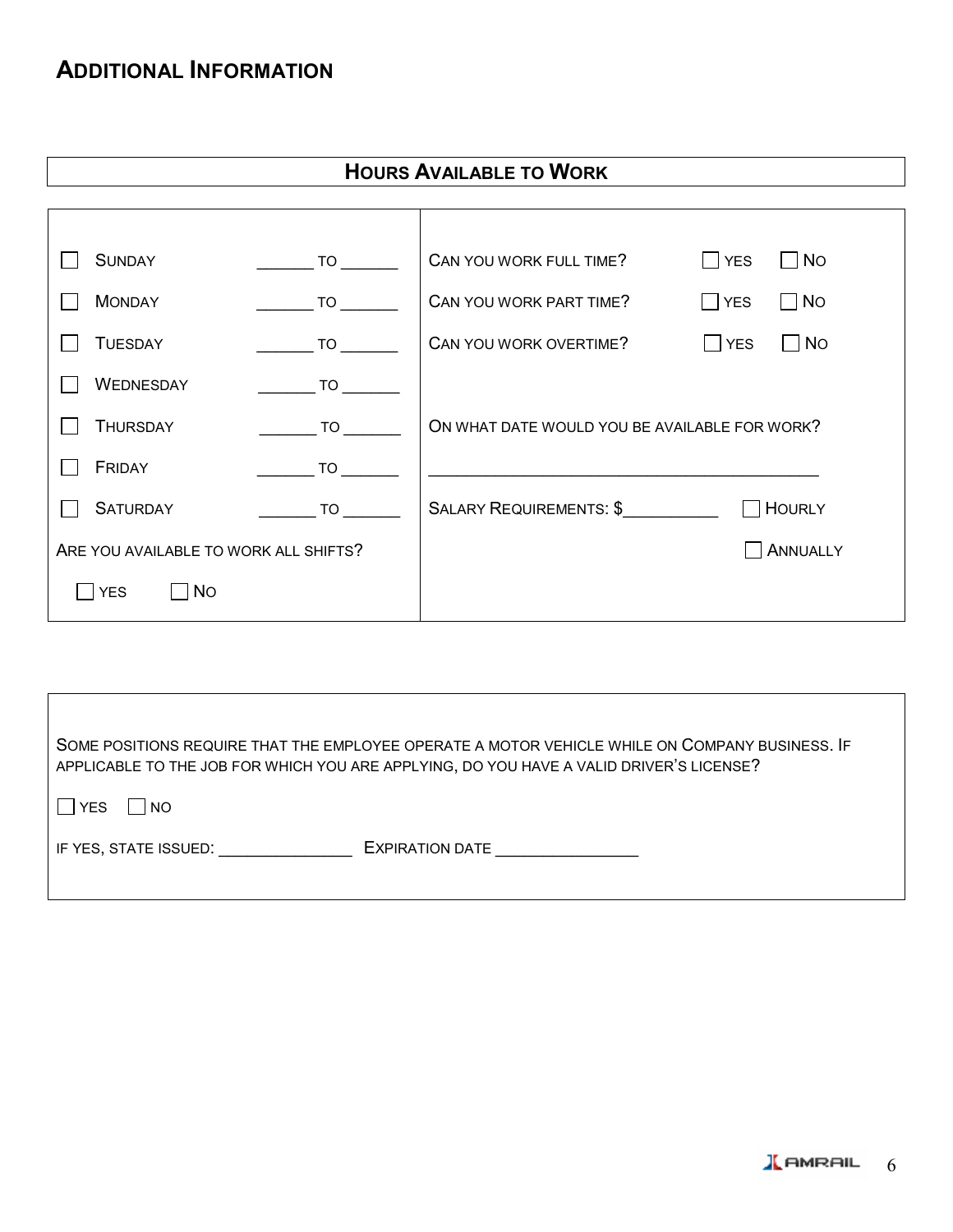### **PROFESSIONAL REFERENCES**

GIVE THE NAMES OF THREE PERSONS NOT RELATED TO YOU

| REFERENCE NAME |              |       | <b>RELATIONSHIP</b> |
|----------------|--------------|-------|---------------------|
|                |              |       |                     |
| <b>CITY</b>    |              | PHONE |                     |
|                |              |       |                     |
| <b>STATE</b>   | <b>TITLE</b> |       | YEARS KNOWN         |
|                |              |       |                     |

| <b>REFERENCE NAME</b> |              | <b>RELATIONSHIP</b> |             |
|-----------------------|--------------|---------------------|-------------|
|                       |              |                     |             |
| <b>CITY</b>           |              | PHONE               |             |
|                       |              |                     |             |
| <b>STATE</b>          | <b>TITLE</b> |                     | YEARS KNOWN |
|                       |              |                     |             |

| REFERENCE NAME |              |       | <b>RELATIONSHIP</b> |
|----------------|--------------|-------|---------------------|
| <b>CITY</b>    |              | PHONE |                     |
| <b>STATE</b>   | <b>TITLE</b> |       | YEARS KNOWN         |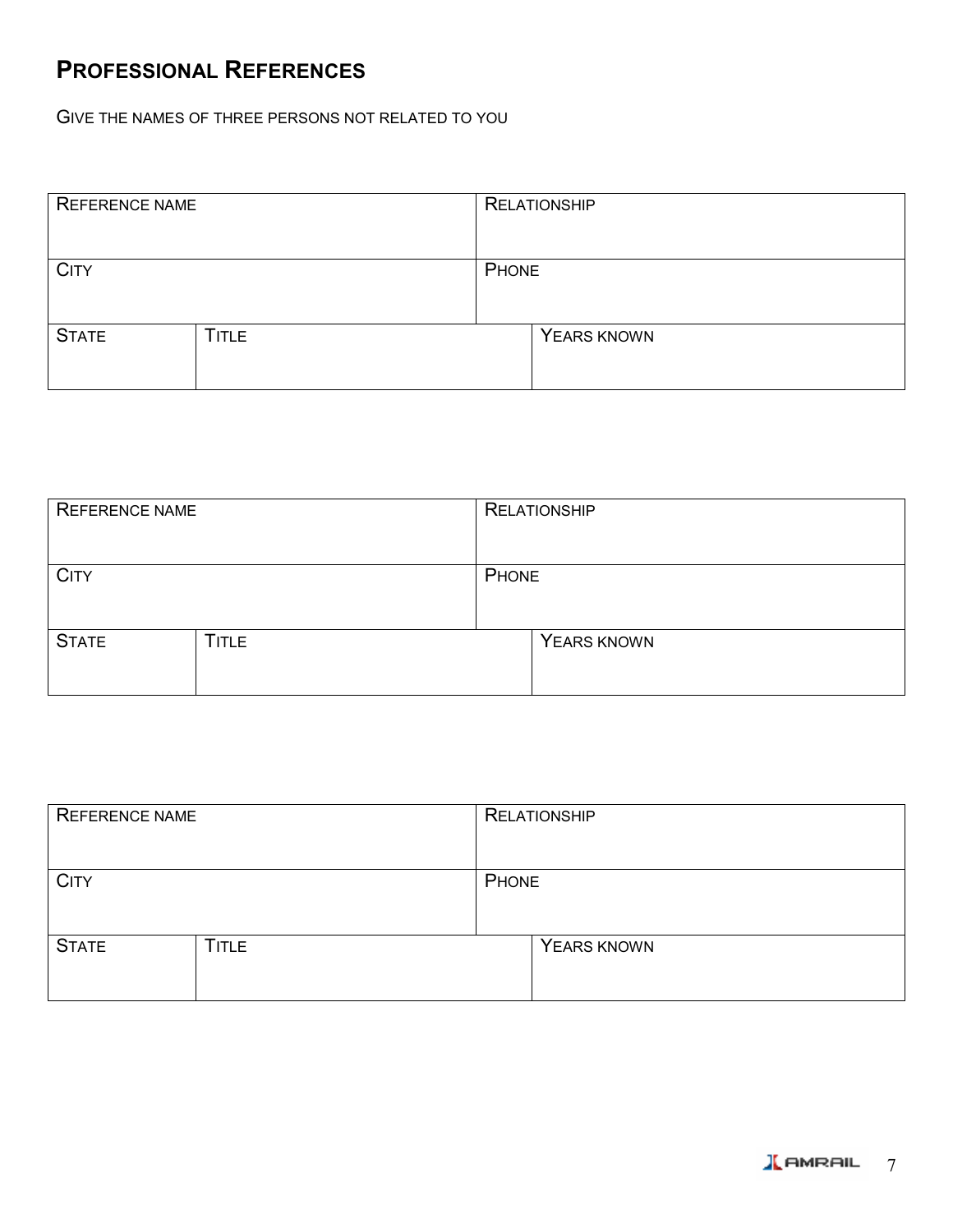### **PLEASE READ AND INITIAL EACH STATEMENT AND SIGN YOUR NAME BELOW**

- I CERTIFY THAT ALL ANSWERS TO QUESTIONS IN THIS APPLICATION AND ALL ADDITIONAL INFORMATION I MAY HAVE SUBMITTED ARE TRUE AND COMPLETE TO THE BEST OF MY KNOWLEDGE. I AUTHORIZE AN INVESTIGATION OF ALL STATEMENTS AND MATERIAL SUBMITTED. I UNDERSTAND THAT GIVING FALSE INFORMATION, MISREPRESENTED FACTS, AND MATERIAL OMISSIONS MAY BE GROUNDS FOR DENIAL OF EMPLOYMENT OR DISCHARGE IF HIRED.
- I UNDERSTAND THAT MY EMPLOYMENT MAY BE CONDITIONED UPON A SATISFACTORY HEALTH EVALUATION AND THAT A PHYSICAL EXAMINATION BY A DOCTOR SELECTED BY THE COMPANY MAY ALSO BE REQUIRED, TO WHICH I HEREBY AGREE.
- I UNDERSTAND THAT MY EMPLOYMENT MAY BE CONDITIONAL UPON A SATISFACTORY PRE-EMPLOYMENT DRUG TEST AND HEREBY CONSENT TO SUCH TEST IF OFFERED A POSITION.
- I UNDERSTAND THAT IF I REFUSE TO TAKE OR FAIL THE DRUG TEST I WILL NOT BE EMPLOYED.
- I ALSO UNDERSTAND THAT IF I AM EMPLOYED I WILL BE SUBJECT TO DRUG AND ALCOHOL TESTING IF THERE IS REASONABLE SUSPICION THAT I AM USING DRUGS OR REASONABLE CAUSE TO BELIEVE THAT I AM UNDER THE INFLUENCE OF ALCOHOL. I FURTHER UNDERSTAND THAT I MAY BE SUBJECT TO POST ACCIDENT AND RANDOM TESTING PURSUANT TO THE COMPANY DRUG AND ALCHOL POLICY.
- IF I AM EMPLOYED BY THE COMPANY, I WILL COMPLY WITH ALL WORK-RELATED REQUIREMENTS SET FORTH BY THE COMPANY.
- I UNDERSTAND THAT IF HIRED I WILL BE AN "AT-WILL" EMPLOYEE AND AGREE THAT THE EMPLOYMENT RELATIONSHIP CAN BE TERMINATED AT ANY TIME, FOR ANY REASON, WITH OR WITHOUT NOTICE, WITH OR WITHOUT CAUSE BY ME OR BY THE COMPANY.
- I UNDERSTAND THAT NO MANAGER OR REPRESENTATIVE OF THE COMPANY, OTHER THAN IN WRITING SIGNED BY THE PRESIDENT OF THE COMPANY AND BY ME, HAS ANY AUTHORITY TO ENTER INTO AN AGREEMENT OF EMPLOYMENT FOR ANY SPECIFIED PERIOD OF TIME OR CONTRARY TO THE ABOVE TERMS OR ALTER THE ABOVE CONDITIONS OF EMPLOYMENT.
- I HEREBY ACKNOWLEDGE THAT I HAVE READ AND UNDERSTAND THE ABOVE STATEMENTS. I VOLUNTARILY GIVE THE COMPANY PERMISSION TO CONFIRM BY PERSONAL INQUIRY, OR OTHERWISE, INFORMATION PROVIDED IN THIS APPLICATION. I RELEASE FROM ALL LIABILITY OR RESPONSIBILITY THIS COMPANY AND ALL PERSONS, COMPANIES, CORPORATIONS, OR PUBLIC AGENCIES PROVIDING INFORMATION TO THE COMPANY ABOUT ME. I FURTHER UNDERSTAND THAT THE COMPANY WILL ACCESS PUBLIC RECORDS, WHERE POSSIBLE, TO VERIFY INFORMATION PROVIDED BY THE APPLICANT, INCLUDING BUT NOT LIMITED TO FELONY CONVICTIONS.

**PLEASE NOTE: INCOMPLETE APPLICATIONS WILL NOT BE CONSIDERED.**

**DO NOT REFERENCE RESUMES OR ATTACHMENTS AS THEY CAN BECOME SEPERATED.** 

\_\_\_\_\_\_\_\_\_\_\_\_\_\_\_\_\_\_\_\_\_\_\_\_\_\_\_\_\_\_\_\_\_\_\_\_\_\_\_\_\_\_ \_\_\_\_\_\_\_\_\_\_\_\_\_\_\_\_\_\_\_\_\_\_\_\_\_\_\_\_\_\_\_\_\_

APPLICANT'S SIGNATURE DATE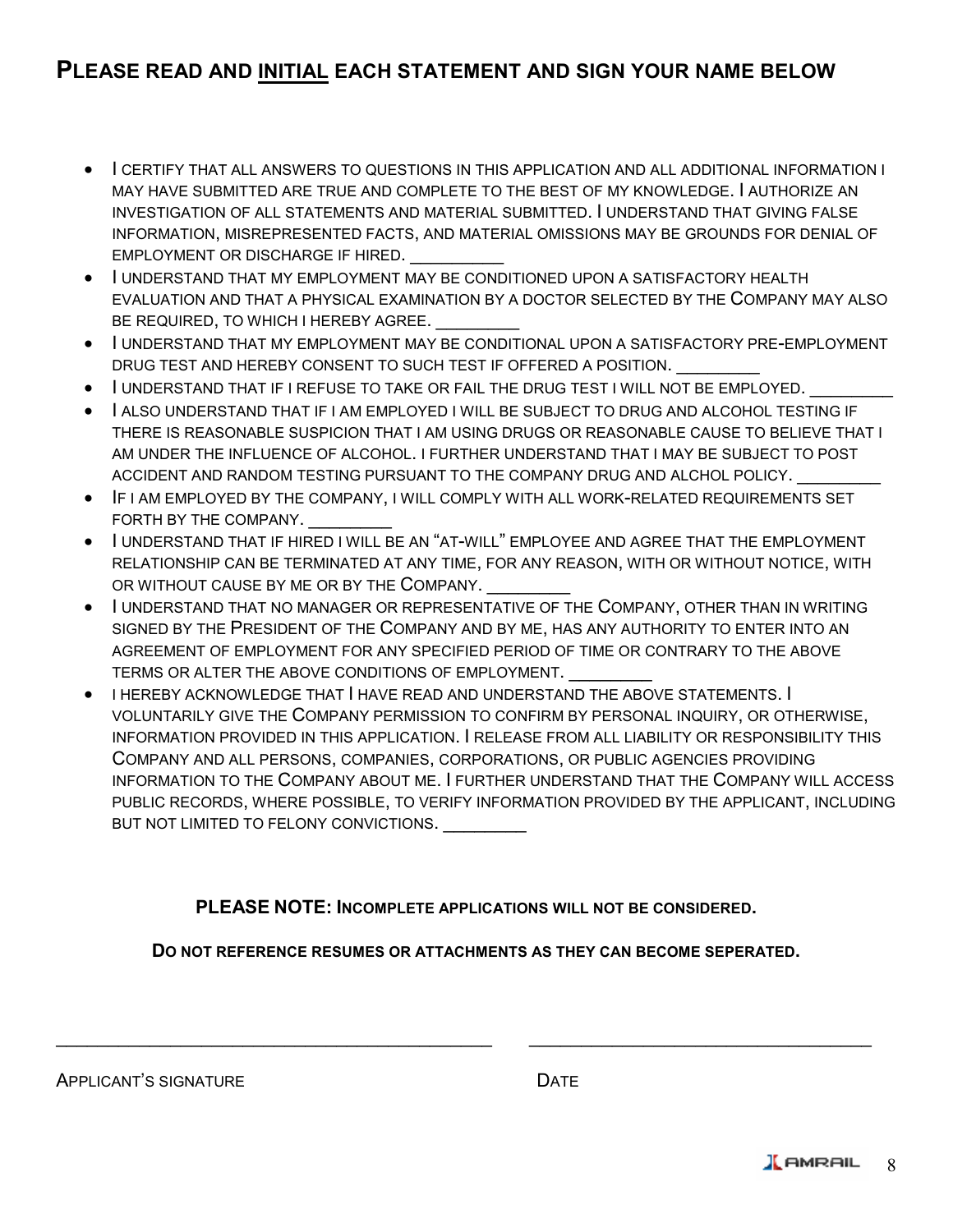### **AMERICAN RAIL MARKETING, LLC – APPLICANT REGISTER FORM**

(PLEASE PRINT)

AMERICAN RAIL MARKETING, LLC AND ITS AFFILIATES ARE EQUAL OPPORTUNITY EMPLOYERS. ALTHOUGH PROVIDING THIS INFORMATION IS VOLUNTARY, YOUR COOPERATION IS APPRECIATED. THIS INFORMATION IS KEPT CONFIDENTIAL AND FAILURE TO SUPPLY IT WILL HAVE NO EFFECT ON YOUR BEING CONSIDERED FOR EMPLOYMENT.

DATE: \_\_\_\_\_\_\_\_\_\_\_\_\_\_\_

JOB APPLIED FOR: \_\_\_\_\_\_\_\_\_\_\_\_\_\_\_\_\_\_\_\_\_\_\_\_\_\_\_\_\_\_\_

DATE OF BIRTH (MM/DD/YYYY):

| <b>AFFIRMATIVE ACTION INFORMATION:</b> |                                     |
|----------------------------------------|-------------------------------------|
| $Sex:$ $MAE$<br><b>FEMALE</b>          | NAME: _________________________     |
|                                        | ADDRESS:                            |
| $RACE:$ WHITE $\Box$ BLACK             | CITY/STATE: _________               |
| HISPANIC ASIAN/PACIFIC ISLANDER        | ZIP CODE: _________________________ |
| AMERICAN INDIAN<br><b>OTHER</b>        |                                     |

#### **HOW WERE YOU REFERRED TO US?**

| NEWSPAPER ADD COLLEGE POSTING |                                                            |
|-------------------------------|------------------------------------------------------------|
|                               | ∐ EMPLOYMENT AGENCY I EMPLOYEE REFERRAL (NAME OF EMPLOYEE) |
| $ $ UNION                     | $\Box$ Walk-IN                                             |
|                               | STATE EMPLOYEE   STATE EMPLOYMENT DEPT.                    |
| OTHER                         |                                                            |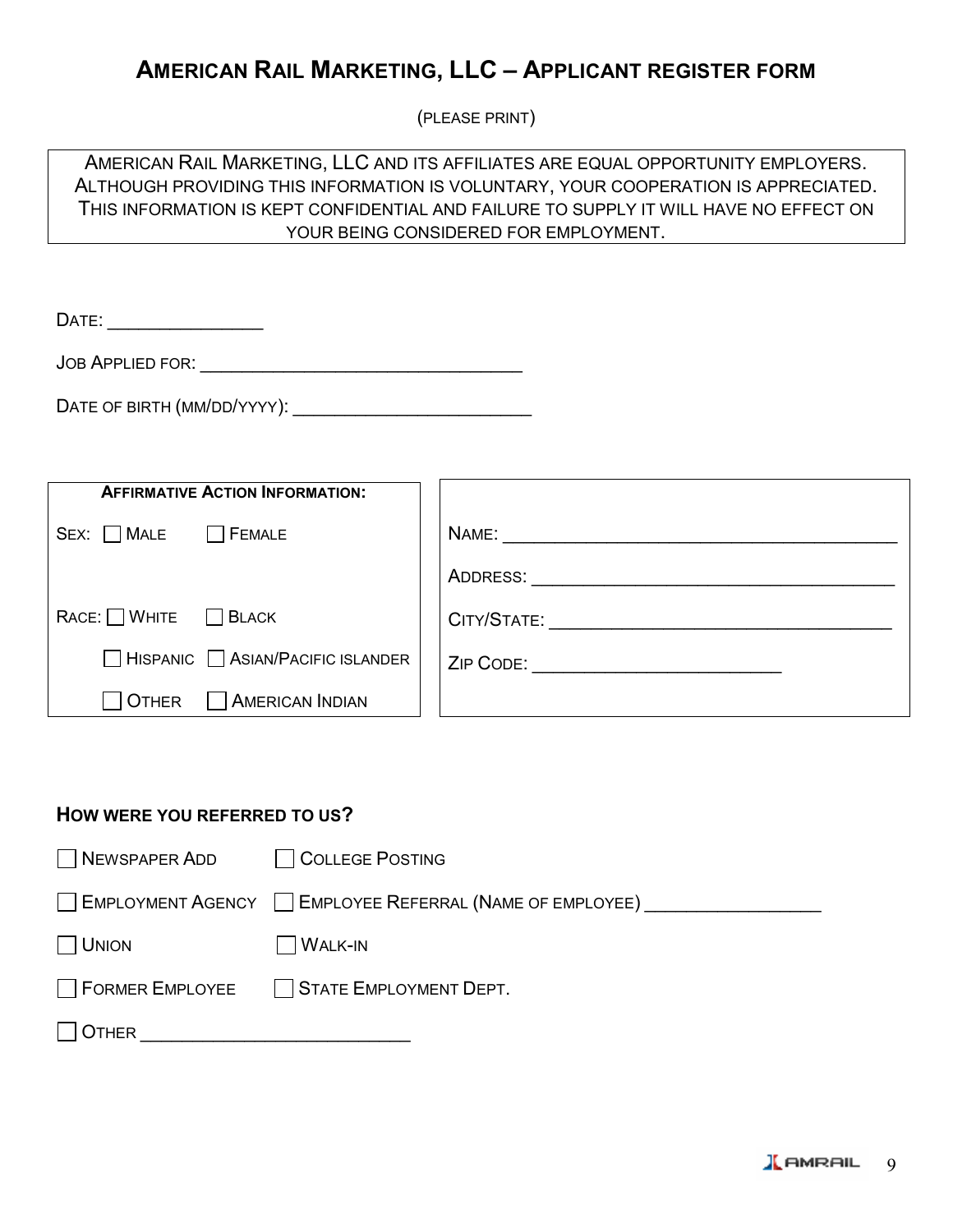

### **CONSENT/ RELEASE FORM FOR**

### **PRE-EMPLOYMENT DRUG SCREEN**

, UNDERSTAND THAT I WILL BE REQUIRED TO SUBMIT TO A PRE-EMPLOYMENT DRUG SCREEN TO BE CONSIDERED FOR EMPLOYMENT.

I FURTHER UNDERSTAND THAT IF I DECLINE TO SIGN THIS CONSENT FORM AND THEREBY DECLINE TO TAKE THE REQUIRES DRUG SCREE, MY APPLICATION FOR EMPLOYMENT WILL BE REJECTED.

I UNDERSTAND THAT AMERICAN RAIL MARKETING, LLC AND ITS AFFILIATES HAVE ADOPTED A ZERO-TOLERANCE STANCE ON DRUG USAGE FOR ITS EMPLOYEES. THIS MEANS THAT ANY DRUG USE IS UNACCEPTABLE BY THE COMPANY.

I FURTHER UNDERSTAND THAT IF I GIVE MY CONSENT TO SUBMIT TO A PRE-EMPLOYMENT DRUG SCREEN, THE RESULTS WILL BE RELEASED TO AUTHORIZED COMPANY PERSONNEL FOR APPROPRIATE REVIEW. I AGREE TO ALLOW THE RELEASE OF SUCH INFORMATION.

I DO (\_\_\_) DO NOT (\_\_\_) VOLUNTARILY CONSENT TO SUBMIT TO A PRE-EMPLOYMENT DRUG SCREEN.

 $\frac{1}{2}$  ,  $\frac{1}{2}$  ,  $\frac{1}{2}$  ,  $\frac{1}{2}$  ,  $\frac{1}{2}$  ,  $\frac{1}{2}$  ,  $\frac{1}{2}$  ,  $\frac{1}{2}$  ,  $\frac{1}{2}$  ,  $\frac{1}{2}$  ,  $\frac{1}{2}$  ,  $\frac{1}{2}$  ,  $\frac{1}{2}$  ,  $\frac{1}{2}$  ,  $\frac{1}{2}$  ,  $\frac{1}{2}$  ,  $\frac{1}{2}$  ,  $\frac{1}{2}$  ,  $\frac{1$ 

SIGNATURE OF APPLICANT **EXECUTE ASSESSMENT CONTRACT OF A SET A**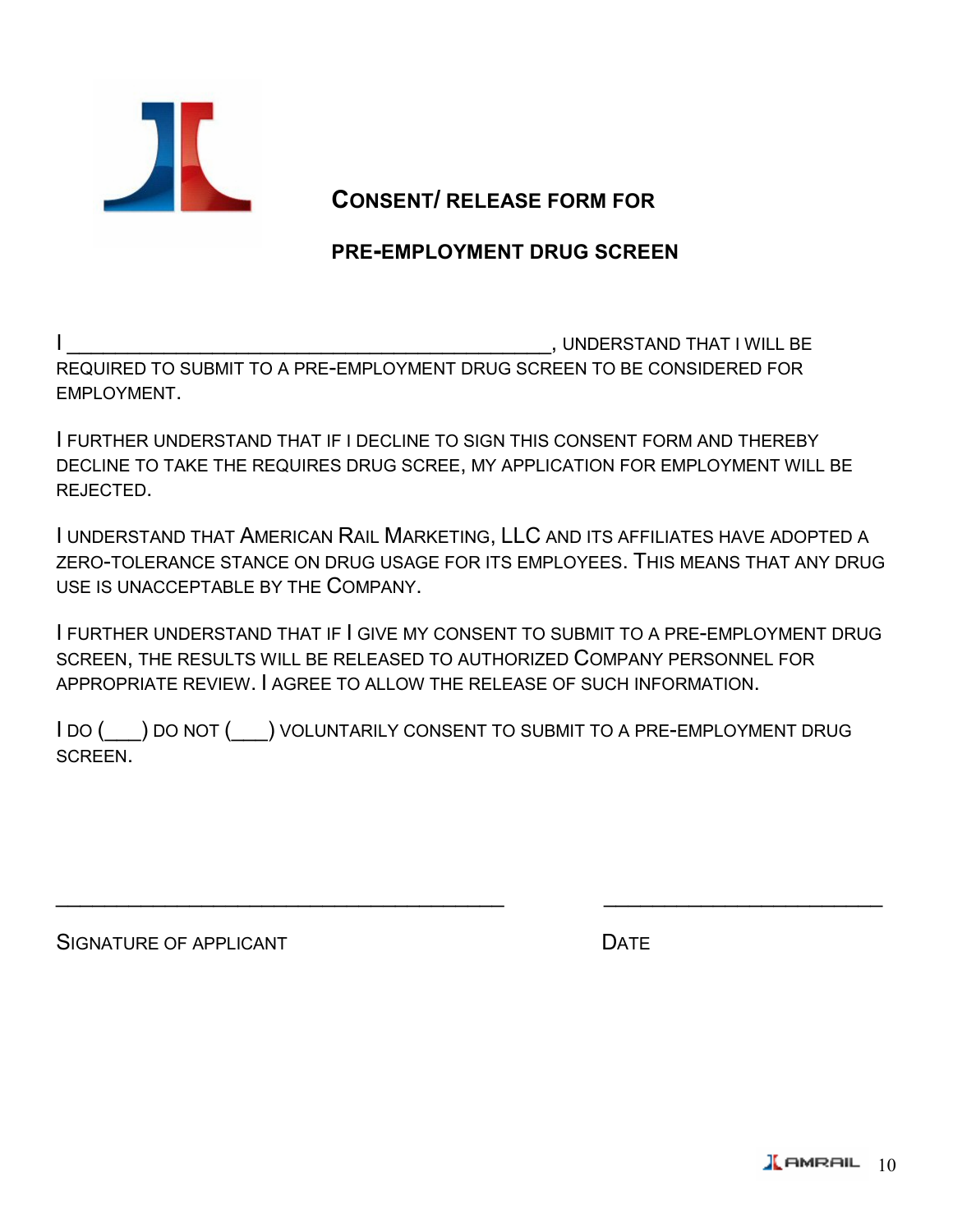

TO: ALL APPLICANTS

RE: IMMIGRATION AND CONTROL ACT OF 1986

AS AMENDED BY THE IMMIGRATION ACT OF 1990

#### **ATTENTION**

YOU HAVE INDICATED AN INTEREST IN BEING EMPLOYED BY AMERICAN RAIL MARKETING, LLC OR ITS AFFILIATES (THE "COMPANY". THIS NOTICE IS TO INFORM YOU THAT IF YOU ARE HIRED YOU WILL BE REQUIRED TO VERIFY YOUR IDENTITY AND EMPLOYMENT AUTHORIZATION TO WORK IN THE UNITED STATES ON YOUR FIRST DAY OF EMPLOYMENT. THIS IS IN COMPLIANCE WITH THE IMMIGRATION REFORM AND CONTROL ACT OF 1986 AS AMENDED BY THE IMMIGRATION ACT OF 1990.

THE FEDERAL LAW REQUIRES THAT THE COMPANY AND THE NEW HIRE COMPLETE AN EMPLOYMENT ELIGIBILITY VERIFICATION FORM, WHICH WILL BE PROVIDED TO THE HIRING SUPERVISOR IF YOU ARE HIRED.

THE COMPANY MUST VERIFY THAT ONE DOCUMENT FROM LIST A **OR** ONE DOCUMENT FROM LIST B **AND** ONE DOCUMENT FROM LIST C HAS BEEN EXAMINED BY THE HIRING SUPERVISOR.

| LIST <sub>A</sub>                          | LIST B                            | LIST C                                |  |  |  |
|--------------------------------------------|-----------------------------------|---------------------------------------|--|--|--|
|                                            |                                   |                                       |  |  |  |
| <b>DOCUMENTS THAT ESTABLISH IDENTITY</b>   | DOCUMENTS THAT ESTABLISH IDENTITY | DOCUMENTS THAT ESTABLISH              |  |  |  |
| AND EMPLOYMENT ELIGIBILITY                 |                                   | <b>EMPLOYMENT ELIGIBILITY</b>         |  |  |  |
|                                            |                                   |                                       |  |  |  |
|                                            | DRIVER'S LICENSE OR ID CARD       |                                       |  |  |  |
| 1. U.S. PASSPORT                           | <b>ISSUED BY A STATE OR</b>       | 1. U.S. SOCIAL SECURITY CARD          |  |  |  |
| $\mathcal{P}$<br><b>CERTIFICATE OF</b>     | OUTLYING POSSESSION OF THE        | <b>ISSUED BY THE SOCIAL</b>           |  |  |  |
| <b>NATURALIZATION</b>                      | <b>UNITED STATES WITH</b>         | <b>SECURITY ADMINISTRATION</b>        |  |  |  |
| 3 <sub>1</sub><br><b>UNEXPIRED FOREIGN</b> | PHOTOGRAPH, OR                    | (OTHER THAN A CARD STATING            |  |  |  |
| PASSPORT, WITH I-551 STAMP                 | INFORMATION SUCH AS NAME,         | IT IS NOT VALID FOR                   |  |  |  |
| OR ATTACHED INS FORM I-94                  | DATE OF BIRTH, SEX, HEIGHT,       | EMPLOYMENT).                          |  |  |  |
| 4. ALIEN REGISTRATION RECEIPT              | EYE COLOR, AND ADDRESS            | 2. CERTIFICATION OF BIRTH             |  |  |  |
| <b>CARD WITH PHOTOGRAPH</b>                | SCHOOL ID CARD WITH A<br>2        | ABROAD ISSUED BY THE                  |  |  |  |
| 5<br><b>UNEXPIRED TEMPORARY</b>            | <b>PHOTOGRAPH</b>                 | <b>DEPARTMENT OF STATE</b>            |  |  |  |
|                                            |                                   |                                       |  |  |  |
| <b>RESIDENT</b>                            | 3. VOTER'S REGISTRATION CARD      | $3_{-}$<br>ORIGINAL OR CERTIFIED COPY |  |  |  |
|                                            | U.S. MILITARY CARD OR DRAFT<br>4. | OF A BIRTH CERTIFICATE                |  |  |  |
|                                            | <b>RECORD</b>                     | ISSUED BY A STATE, COUNTY,            |  |  |  |
|                                            |                                   | MUNICIPAL AUTHORITY OR                |  |  |  |
|                                            |                                   | OUTLYING POSSESSION OF THE            |  |  |  |
|                                            |                                   | <b>U.S. BEARING AN OFFICIAL</b>       |  |  |  |
|                                            |                                   | SEAL.                                 |  |  |  |
|                                            |                                   |                                       |  |  |  |
|                                            |                                   |                                       |  |  |  |

THIS LIST IS NOT ALL EXCLUSIVE. IF YOU HAVE ANY QUESTIONS PLEASE FEEL FREE TO ASK OUR STAFF. WE WISH YOU SUCCESS AS YOU PURSUE YOUR EMPLOYMENT SEARCH.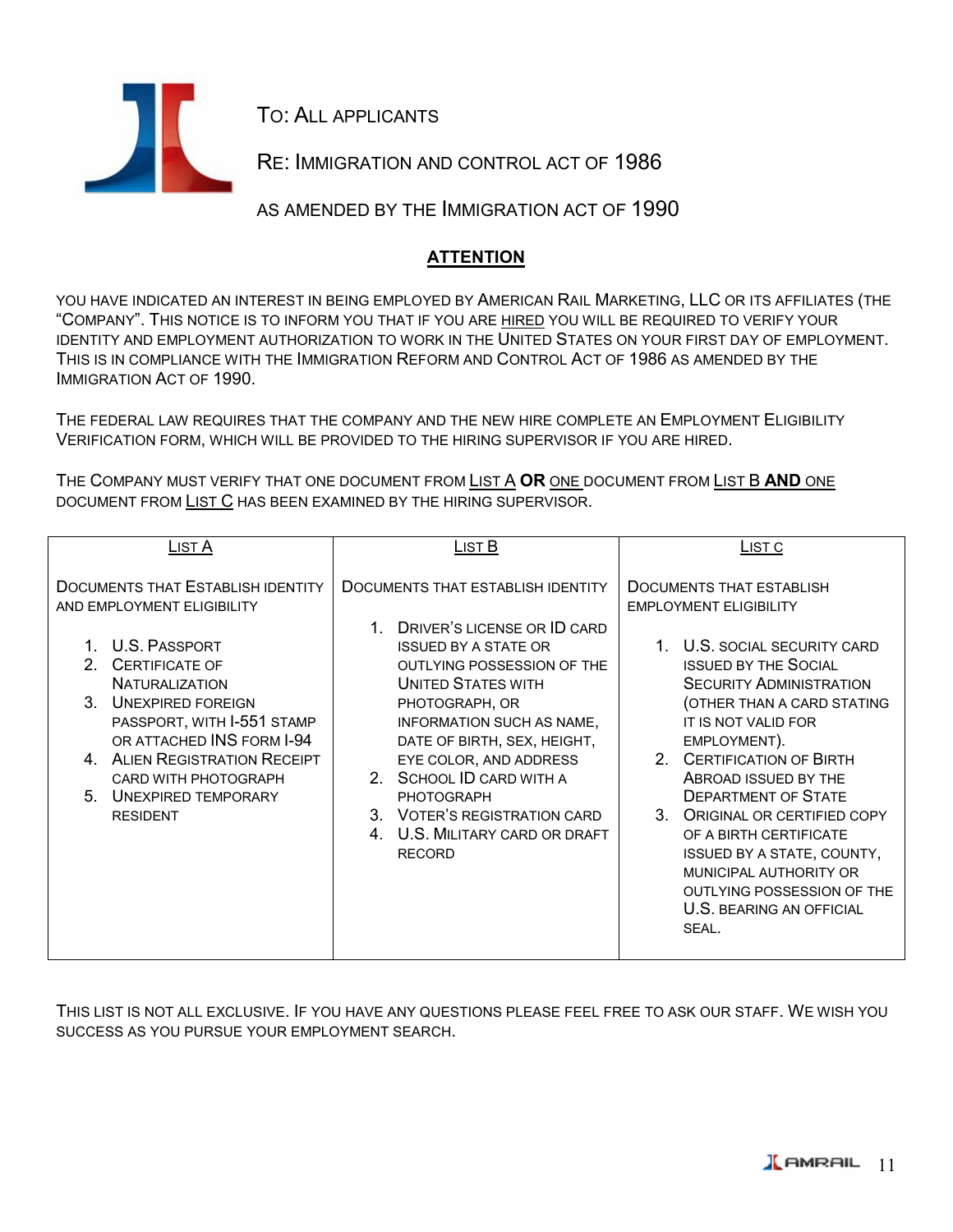### **INSTRUCTIONS**

PLEASE RETURN THE ENCLOSED APPLICATION AND SUPPLEMENTAL QUESTIONS (IF ANY), COMPLETELY IN THEIR ENTIRETY TO THE ADDRESS GIVEN BELOW:

### **AMERICAN RAIL MARKETING, LLC**

### **21 NORTH SKOKIE HIGHWAY, SUITE 101**

### **LAKE BLUFF, IL 60044**

### **FAX: 847-615-9840**

APPLICATIONS THAT ARE NOT COMPLETE WILL NOT BE CONSIDERED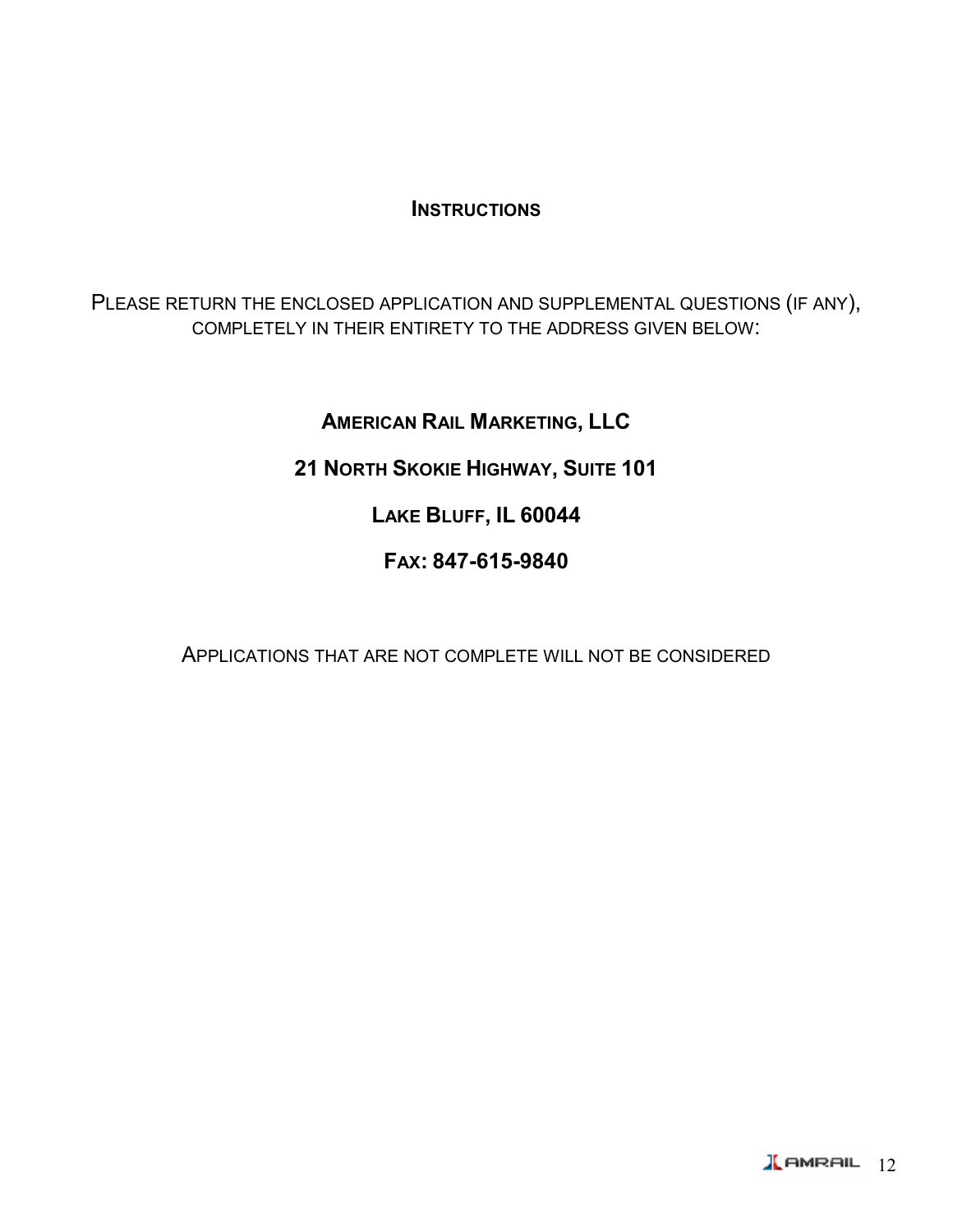

## **PLEASE READ BEFORE COMPLETING APPLICATION!**

### ADDENDUM TO EMPLOYMENT APPLICATION

OUR EMPLOYMENT PROCESS INCLUDES A MANDATORY DRUG SCREEN FOR THOSE APPLICANTS CONSIDERED FOR EMPLOYMENT. THE DRUG SCREEN INCLUDES URINE TESTS FOR AMPHETAMINES, BARBITUATES, BENZODIAZEPINE, COCAINE, MARIJUANA, OPIATES AND PCP.

WE HAVE TAKEN A ZERO-TOLERANCE STANCE ON DRUG USAGE FOR OUR EMPLOYEES. PLEASE BE AWARE THAT MARIJUANA CAN STAY IN THE SYSTEM FOR PERIODS OF ONE (1) MONTH OR LONGER. SIMILARLY, OTHER DRUGS ALSO STAY IN THE SYSTEM FOR SUBSTANCIAL LENGTHS OF TIME.

IF THERE IS A PROBABILITY THAT YOUR DRUG SCREEN WILL RENDER A POSITIVE RESULT, WE ASK THAT YOU DO NOT SUBMIT AN APPLICATION OR PROCEED WITH AN INTERVIEW.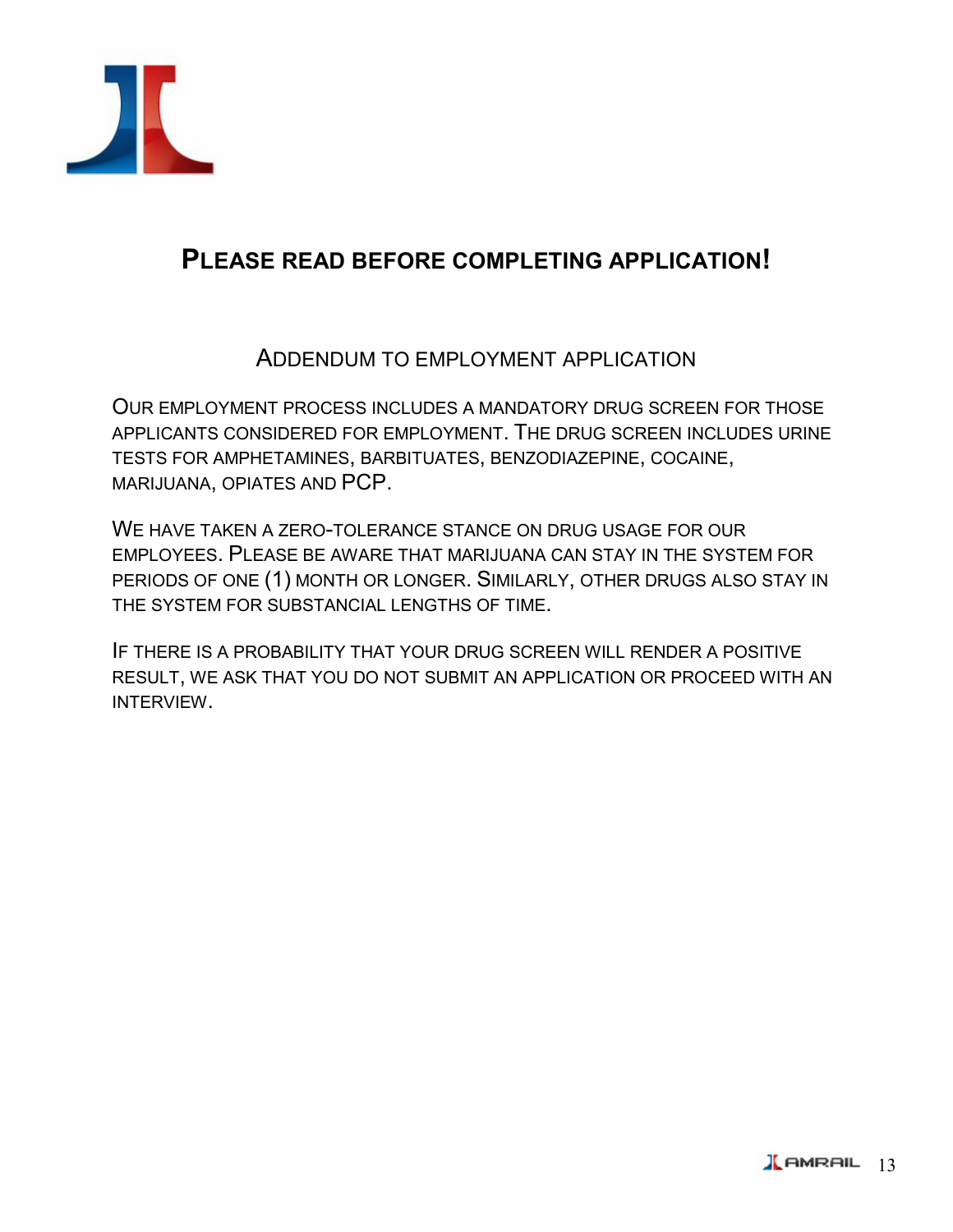### **RELEASE AUTHORIZATION**

#### **APPLICANT COMPLETE THE FOLLOWING**

- I. IN CONNECTION WITH MY APPLICATION FOR EMPLOYMENT, I UNDERSTAND THAT A CONSUMER REPORT OR AN INVESTIGATIVE CONSUMER REPORT MAY BE REQUESTED THAT WILL INCLUDE INFORMATION AS TO MY CHARACTER, WORK HABITS, PERFORMANCE, AND EXPERIENCE, ALONG WITH REASONS FOR TERMINATION OF PAST EMPLOYMENT. I UNDERSTAND THAT AS DIRECTED BY COMPANY POLICY AND CONSISTENT WITH THE JOB DESCRIBED, YOU MAY BE REQUESTING INFORMATION FROM PUBLIC AND PRIVATE SOURCES ABOUT MY: WORKERS' COMPENSATION INJURIES, DRIVING RECORD, COURT RECORD, EDUCATION, CREDENTIALS, CREDIT, AND REFERENCES.
- II. MEDICAL AND WORKER'S COMPENSATION INFORMATION WILL ONLY BE REQUESTED IN COMPLIANCE WITH THE FEDERAL AMERICANS WITH DISABILITIES ACT (ADA) AND/OR ANY OTHER APPLICABLE STATE LAWS. ACCORDING TO THE FAIR CREDIT REPORTING ACT, I AM ENTITLED TO KNOW IF EMPLOYMENT IS DENIED BECAUSE OF INFORMATION OBTAINED BY MY PROSPECTIVE EMPLOYER FROM A CONSUMER REPORTING AGENCY. IF SO, I WILL BE NOTIFIED AND GIVEN THE NAME AND ADDRESS OF THE AGENCY OR THE SOURCE WHICH PROVIDED THAT INFORMATION.
- III. I ACKNOWLEDGE THAT A TELEPHONIC FACSIMILE (FAX) OR PHOTOGRAPHIC COPY SHALL BE AS VAILD AS THE ORIGINAL. THIS RELEASE IS VAILD FOR MOST FEDERAL, STATE, AND COUNTY AGENCIES INCLUDING THE MINNESOTA DEPARTMENT OF LAW.
- IV. MINNESOTA, OKLAHOMA, AND CALIFORNIA APPLICANTS ONLY. IF YOU WANT A COPY OF THE REPORT(S) ORDERED, CHECK THIS BOX  $\Box$ . THE REPORT(S) WILL BE SENT BY THE REPORTING AGENCY TO YOU AT THE ADDRESS BELOW. THE REPORTS WILL BE PROCESSED BY: VALIDITY SCREENING SERVICES, 9393 WEST 110TH STREET, SUITE 420. OVERLAND PARK, KS 66210.
- V. I HEREBY AUTHORIZE, WITHOUT RESERVATION, ANY LAW INFORCEMENT AGENCY, INSTITUTION, INFORMATION SERVICE BUREAU, SCHOOL, EMPLOYER, REFERENCE OR INSURANCE COMPANY CONTACTED BY AMERICAN RAIL MARKETING, LLC OR ITS AGENT, TO FURNISH THE INFORMATION DESCRIBED IN SECTION 1.

THE FOLLOWING INFORMATION IS REQUIRED BY LAW ENFORCEMENT AGENCIES AND OTHER ENTITLES FOR POSITIVE IDENTIFICATION PURPOSES WHEN CHECKING PUBLIC RECORDS. IT IS CONFIDENTIAL AND WILL NOT BE USED FOR ANY OTHER PURPOSES. I HEREBY RELEASE THE EMPLOYER AND AGENTS AND ALL PERSONS, AGENCIES, AND ENTITIES PROVIDING INFORMATION OR REPORTS ABOUT ME FROM ANY AND ALL LIABILITY ARISING OUT OF THE REQUESTS FOR OR RELEASE OF ANY OF THE ABOVE MENTIONES INFORMATION OR REPORTS.

| Please print your full name            | LAST  | <b>FIRST</b> | <b>MIDDLE</b> |  |
|----------------------------------------|-------|--------------|---------------|--|
| Please print other names you have used |       |              |               |  |
| Home Address                           |       |              |               |  |
| City                                   | State |              | Zip code      |  |
| Social Security Number                 |       |              |               |  |
| Signature                              |       | Date         |               |  |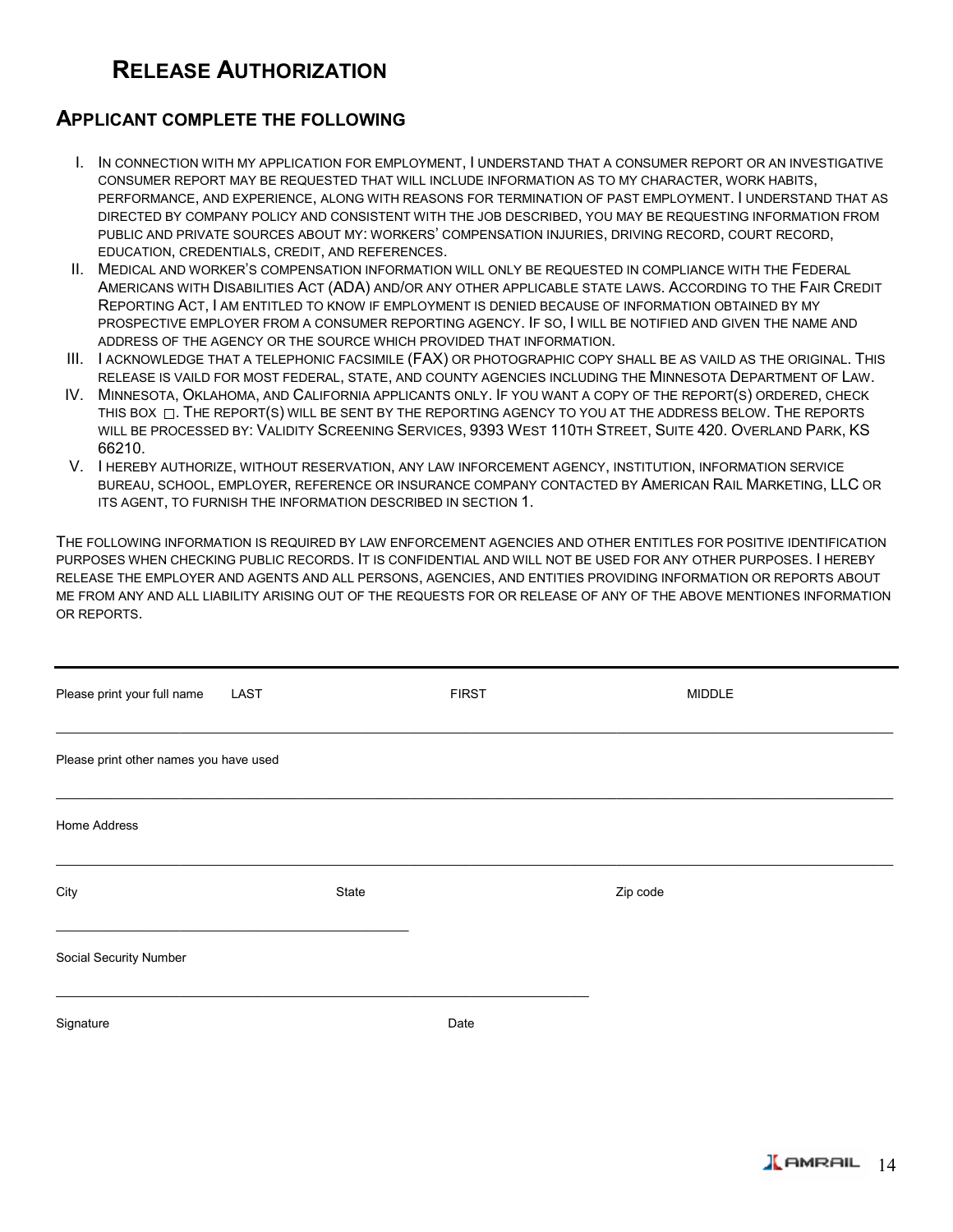### **DISCLOSURE TO APPLICANT REGARDING CONSUMER REPORTS**

IN CONNECTION WITH YOUR APPLICATION FOR EMPLOYMENT, WE RESERVE THE RIGHT TO OBTAIN A CONSUMER REPORT ON YOU AS A PART OF THE PROCESS OF CONSIDERING YOUR CANDIDACY AS AN EMPLOYEE. IN THE EVENT THAT INFORMATION FROM THE REPORT IS UTILIZED IN WHOLE OR IN PART IN MAKING AN ADVERSE DECISION WITH REGARD TO YOUR POTENTIAL EMPLOYMENT, BEFORE MAKING THE ADVERSE DECISION WE WILL PROVIDE YOU WITH A COPY OF THE CONSUMER REPORT AND A DESCRIPTION IN WRITING OF YOUR RIGHTS UNDER THE LAW.

PLEASE BE ADVISED THAT WE MAY ALSO OBTAIN AN INVESTIGATIVE REPORT INCLUDING INFORMATION AS TO YOUR CHARACTER, GENERAL REPUTATION, PERSONAL CHARACTERISTICS, AND MODE OF LIVING. THIS INFORMATION MAY BE OBTAINED BY CONTACTING YOUR PREVIOUS EMPLOYERS OR REFERENCES SUPPLIED BY YOU. PLEASE BE ADVISED THAT YOU HAVE THE RIGHT TO REQUEST, IN WRITING, WITHIN A REASONABLE TIME, THAT WE MAKE A COMPLETE AND ACCURATE DISCLOSURE OF THE NATURE AND SCOPE OF THE INFORMATION REQUESTED. SUCH DISCLOSURE WILL BE MADE TO YOU WITHIN 5 DAYS OF THE DATE ON WHICH WE RECEIVE THE REQUEST FROM YOU OR WITHIN 5 DAYS OF THE TIME THE REPORT WAS FIRST REQUESTED.

THE FAIR CREDIT REPORTING ACT GIVES YOU SPECIFIC RIGHTS IN DEALING WITH CONSUMER REPORTING AGENCIES. YOU WILL FIND THESE RIGHTS SUMMARIZED ON THE REVERSE SIDE OF THIS DOCUMENT.

BY YOUR SIGNATURE BELOW, YOU HEREBY AUTHORIZE US TO OBTAIN A CONSUMER REPORT ABOUT YOU IN ORDER TO CONSIDER YOU FOR EMPLOYMENT.

THIS REPORT WILL BE PROCESSED BY:

VALIDITY SCREENING SERVICES

9393 WEST 110TH STREET, SUITE 420

OVERLAND PARK, KS 66210

APPLICANT'S NAME: (PLEASE PRINT) THE SERVICE OF STRING STRING STRING STRING STRING STRING STRING STRING STRING

APPLICANT'S ADDRESS: \_\_\_\_\_\_\_\_\_\_\_\_\_\_\_\_\_\_\_\_\_\_\_\_\_\_\_\_\_\_\_\_\_\_\_\_\_\_\_\_\_\_\_\_\_\_\_\_\_\_\_\_\_\_\_\_\_\_

CITY/STATE/ZIP: \_\_\_\_\_\_\_\_\_\_\_\_\_\_\_\_\_\_\_\_\_\_\_\_\_\_\_\_\_\_\_\_\_\_\_\_\_\_\_\_\_\_\_\_\_\_\_\_\_\_\_\_\_\_\_\_\_\_\_\_\_\_\_\_

SIGNATURE: with the state of the state of the state of the state of the state of the state of the state of the state of the state of the state of the state of the state of the state of the state of the state of the state o

SOCIAL SECURITY NUMBER: \_\_\_\_\_\_\_\_\_\_\_\_\_\_\_\_\_\_\_\_\_\_\_\_\_\_\_\_\_\_\_\_\_\_\_\_\_\_\_\_\_\_\_\_\_\_\_\_\_\_\_\_\_\_\_